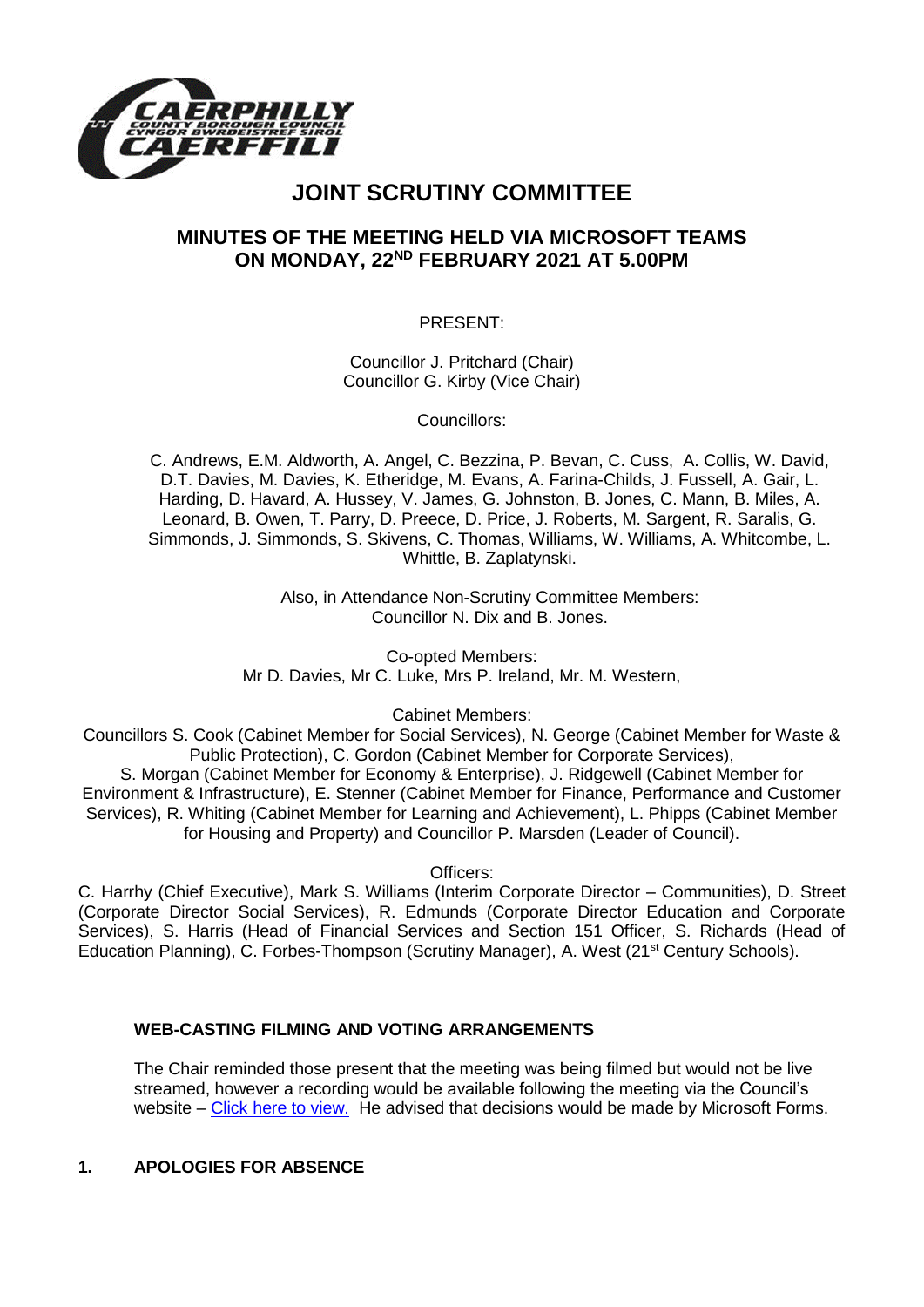Apologies for absence were received from Councillors J. Bevan, L. Binding, D. Cushing, K. Dawson, N. Dix, C. Elsbury, C. Forehead, E. Forehead, J. Gale, D. Hardacre, D. Harse, L. Jeremiah, S. Kent, G. Oliver, D. Poole. and T. Middleton (Co-opted Member – Education Scrutiny Committee)

#### **2. DECLARATIONS OF INTEREST**

Councillors D.T. Davies, C. Elsbury and A. Hussey declared personal interests in relation to Agenda Item No. 5 – Caerphilly Wellbeing and Place Shaping Framework as Members of the South Wales Fire and Rescue Authority.

Councillor M. Adams also declared a personal interest in relation to Agenda Item No. 5 – as he lived in close proximity to the Pontllanfraith Comprehensive School Site, which would be one of the proposal coming forward for consideration.

## **3. MINUTES – 15TH DECEMBER 2020**

It was moved and seconded that the minutes of the  $15<sup>th</sup>$  December 2020 be approved as a correct record, by way of Microsoft forms and verbal confirmation this was agreed by the majority present

RESOLVED that the minutes of the Joint Scrutiny Committee held on the 15<sup>th</sup> December 2020 be approved as a correct record.

#### **4. MINUTES – 14TH JANUARY 2021**

It was moved and seconded that the minutes of the  $14<sup>th</sup>$  January 2021 be approved as a correct record, by way of Microsoft forms and verbal confirmation this was agreed by the majority present.

RESOVLED that the minutes of the Joint Scrutiny Committee held on the 14<sup>th</sup> January 2021 as a correct record.

#### **5. CAERPHILLY WELLBEING AND PLACE SHAPING FRAMEWORK**

The Chair advised the Committee that they would be taking questions on each Wellbeing Objective in turn and that each objective would be introduced by the relevant Cabinet Member, with the Leader of Council and Chief Executive introducing the report in the first instance.

Consideration was given to the report which set out proposals for a suite of projects that would form the basis of a county borough wide Wellbeing and Place-shaping Framework. The Leader and Chief Executive outlined the Place-shaping programme and explained how it would sit on a strategic platform. Members were advised that as the county borough emerges from the Covid pandemic it was essential to provide a route-map for our communities which offers them a sustainable and resilient future. Within this context it was imperative to understand the needs and challenges of our constituent communities and the impact of the investments and interventions made to date and those required in the years ahead.

The funding base for this ambitious programme was outlined and it was noted that some projects would be funded directly by Council capital, some a combination of Council capital and external funding and some being wholly funded externally.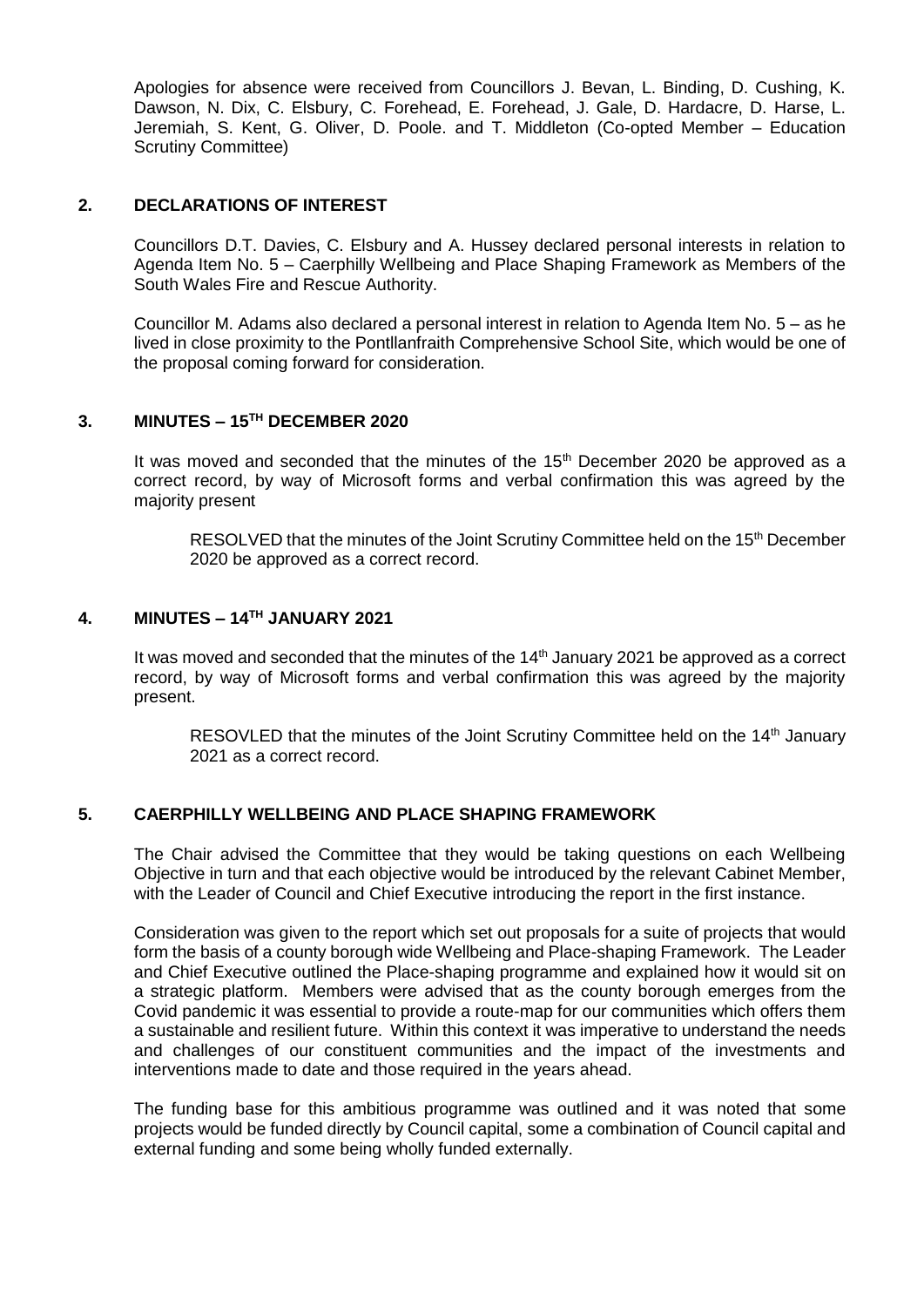In terms of the staffing resources required to deliver this programme the Chief Executive emphasised that this would require a growth bid and without this investment it would be impossible to deliver proposals under consideration and achieve the wider community and social benefits that these projects would bring to the county borough.

Members were referred to section 5.6 of the report and the table contained therein which fully detailed the investment programme 2017-2020.

The Chair thanked the Chief Executive and the Leader of Council for their introduction and invited each of the Cabinet Members to introduce the programmes for their respective portfolios starting with the Cabinet Member for Education.

The Cabinet Member for Education referred the Joint Scrutiny Committee to section 5.8 of the Officers report which detailed the proposals for Education under Wellbeing Objective 01 and highlighted the proposed areas of investment throughout the county borough, following which, Members questions were welcomed.

Clarification was sought in relation to leisure provision in the Upper Rhymney area as detailed on page 20 of the report as to where this proposal would be situated. Members were advised that several possible sites were currently being worked through and there were several opportunities for development.

Members then queried the proposals for vulnerable learners detailed for Pontllanfraith and whether this would be a new build. It was confirmed that this would more than likely be the adaptation of an existing structure.

Members welcome recent improvements to the GVA although there was clearly more work to be done, this was viewed as a positive step forward.

The link between the 21<sup>st</sup> Century Schools Programme and the Place-shaping Programme was queried and if 21<sup>st</sup> Century Schools proposals had been amended as a result. It was confirmed that as time progressed there had been changes made because of shifting priorities, however assurances were given that consultation on 21st Century Schools had been ongoing with the Education Scrutiny Committee.

Members welcomed proposals at Idris Davies School as the provision of a 3G pitch there had considered a priority for a number of years and would be welcomed for community use by local clubs as well as the school.

The Cabinet Member for Economy and Enterprise referred Joint Scrutiny Committee to the proposals under Wellbeing Objective 02 and highlighted the proposed areas of investment throughout the county borough, following which, Members questions were welcomed.

Reference was made to the proposals in relation to the exploration of a direct wire connection between Tredomen and the AD plant at Gelligaer, which would secure electricity at a more attractive rate than direct from the grid. Local Members in the Nelson and St Cattwg wards expressed severe concern regarding the proposal and sited historic issues with the operator of the Bryn Group and referenced a current contamination incident. The feeling was expressed that these issues needed to be resolved before proposing more business be directed to this company. These members wished it placed on record that they would strongly oppose any further investment with this operator and would not wish to be associated with any such future proposals.

The Cabinet Member for Homes and Places referred Joint Scrutiny Committee to the proposal under Wellbeing Objective 03 and highlighted the proposed areas of investment throughout the county borough, following which, Members questions were welcomed.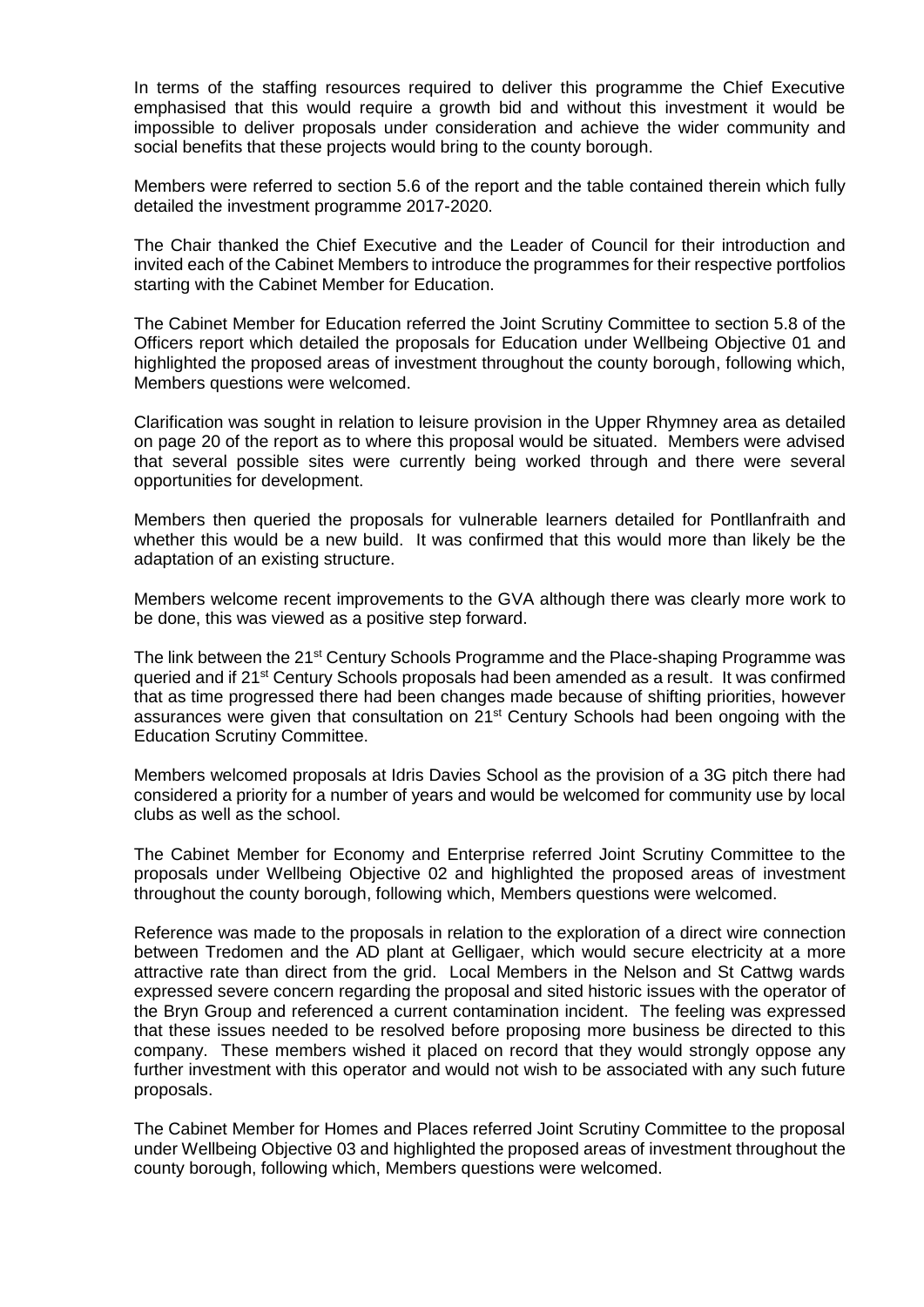Members welcomed the opportunity to build new council homes but queried if there was anything the authority could do in relation to private rentals and bringing those empty properties into use, or to encourage landlords to improve. It was noted that the Housing Team were currently working on projects with private landlords to see how this could be improved.

Members emphasised the need for sustainability to be an integral part of all forthcoming Council development particular around boilers etc to ensure that we were future proofing new builds. It was noted that this was already a high priority and new builds would be aligned with sustainable standards.

Members debated affordable housing and what constituted 'affordable' it was felt that housing prices must be suitable for the area of the development so that local people would not be priced out.

The Cabinet Member for Environment and Infrastructure referred Joint Scrutiny Committee to the proposal under Wellbeing Objective 04 and highlighted the proposed areas of investment throughout the county borough, following which, Members questions were welcomed.

Reference was made to the investment proposal in relation to the A469 New Tredegar to Pontlottyn and the Local Member for the Twyn Carno Ward emphasised the ongoing issues with this particular road, given its strategic importance the Member sought assurance that this would be a priority going forward. Reassurances were given that the concerns raised were shared by the authority and this critical road link would be priority and the project proposals would rely on successful engagement with local ward members on a way forward.

Members queried whether there would be sufficient charging points within the county borough in order to support the proposed vehicle replacement programme and clarification was given on the proposed investments required in order to put the infrastructure in place and it was noted that this would include working in partnership with Western Power.

Members also welcomed proposals to increase Park and Ride provision at Llanbradach.

The Cabinet Member for Social Services, Environment & Infrastructure and Economy and Enterprise referred Joint Scrutiny Committee to the proposal under Wellbeing Objective 04 and highlighted the proposed areas of investment throughout the county borough, following which, Members questions were welcomed.

A Member referenced the proposed investment in the Caerphilly Basin and the potential development of a key brownfield site for mixed use facilities. It was noted that a number of sites were being explored as it was very early days for these proposals, however the need for this type of development was recognised and would be welcomed within the Caerphilly Basin.

Members expressed concern with regard to the impact of COVID on Town Centres and welcomed any investment opportunities that would help them to thrive again.

Clarification was sought with regard to the Centre for Vulnerable Learners which included indoor/outdoor sporting provision and the possible impact that this might have on plans for Pontllanfraith Leisure Centre. Assurances were given that these were two separate matters and the plans for the centre were to secure the best use of the facility and provide a net gain for the area.

Members referenced town cleansing programmes and concerns were expressed in relation to the losing battle with litter that was happening throughout the borough and Members agreed that they would like additional investment to be made in this area.